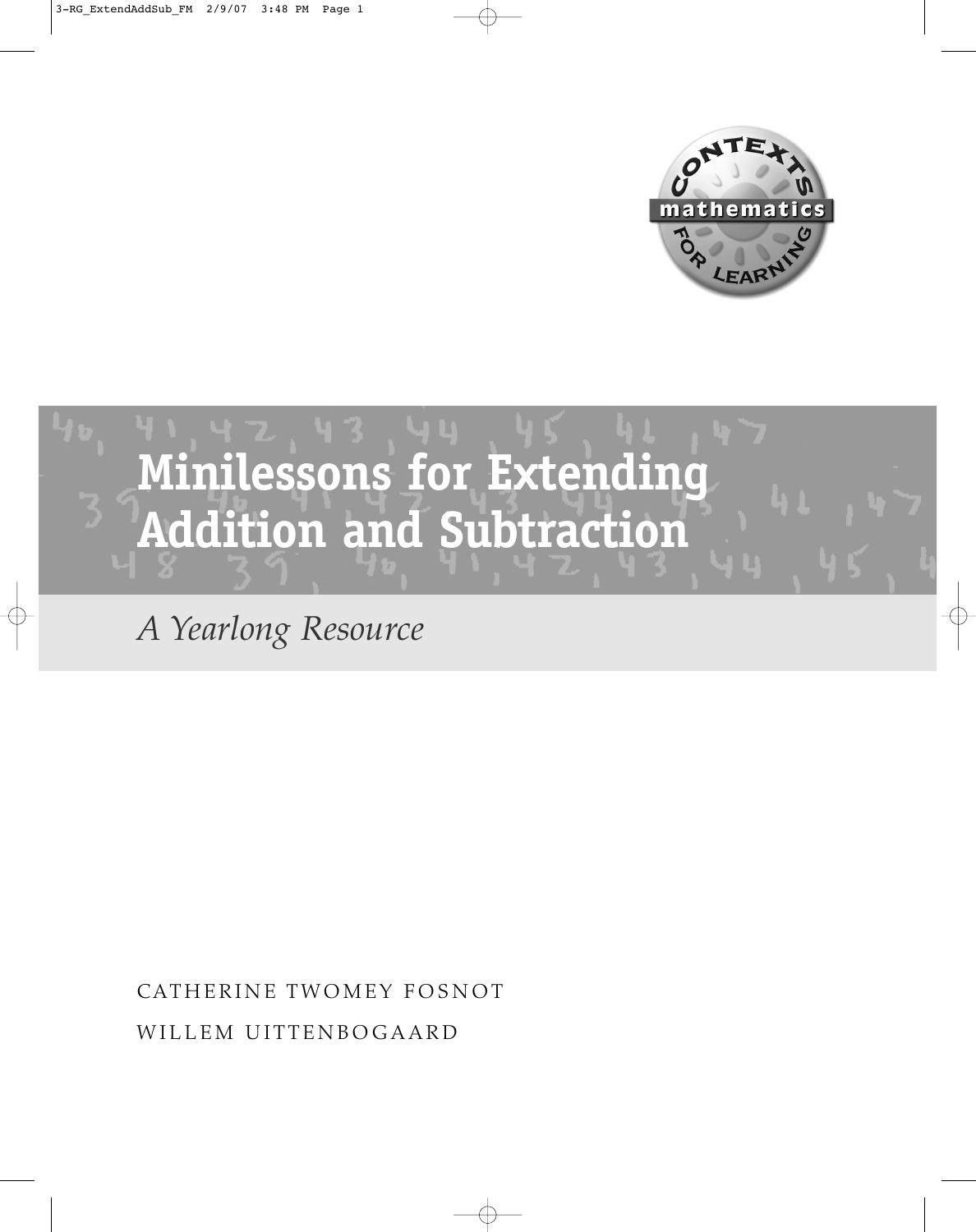

*first*hand An imprint of Heinemann A division of Reed Elsevier, Inc. 361 Hanover Street Portsmouth, NH 03801–3912 firsthand.heinemann.com

ISBN 0-325-01021-8

Offices and agents throughout the world

**&Harcourt** 

Harcourt School Publishers 6277 Sea Harbor Drive Orlando, FL 32887–6777 www.harcourtschool.com

ISBN 0-15-360569-3

© 2007 Catherine Twomey Fosnot

All rights reserved.

Except where indicated, no part of this book may be reproduced in any form or by any electronic or mechanical means, including information storage and retrieval systems, without permission in writing from the publisher, except by a reviewer, who may quote brief passages in a review.

Library of Congress Cataloging-in-Publication Data CIP data is on file with the Library of Congress

Printed in the United States of America on acid-free paper

11 10 09 08 07 ML 1 2 3 4 5 6

*Acknowledgements*

*Photography* Herbert Seignoret Mathematics in the City, City College of New York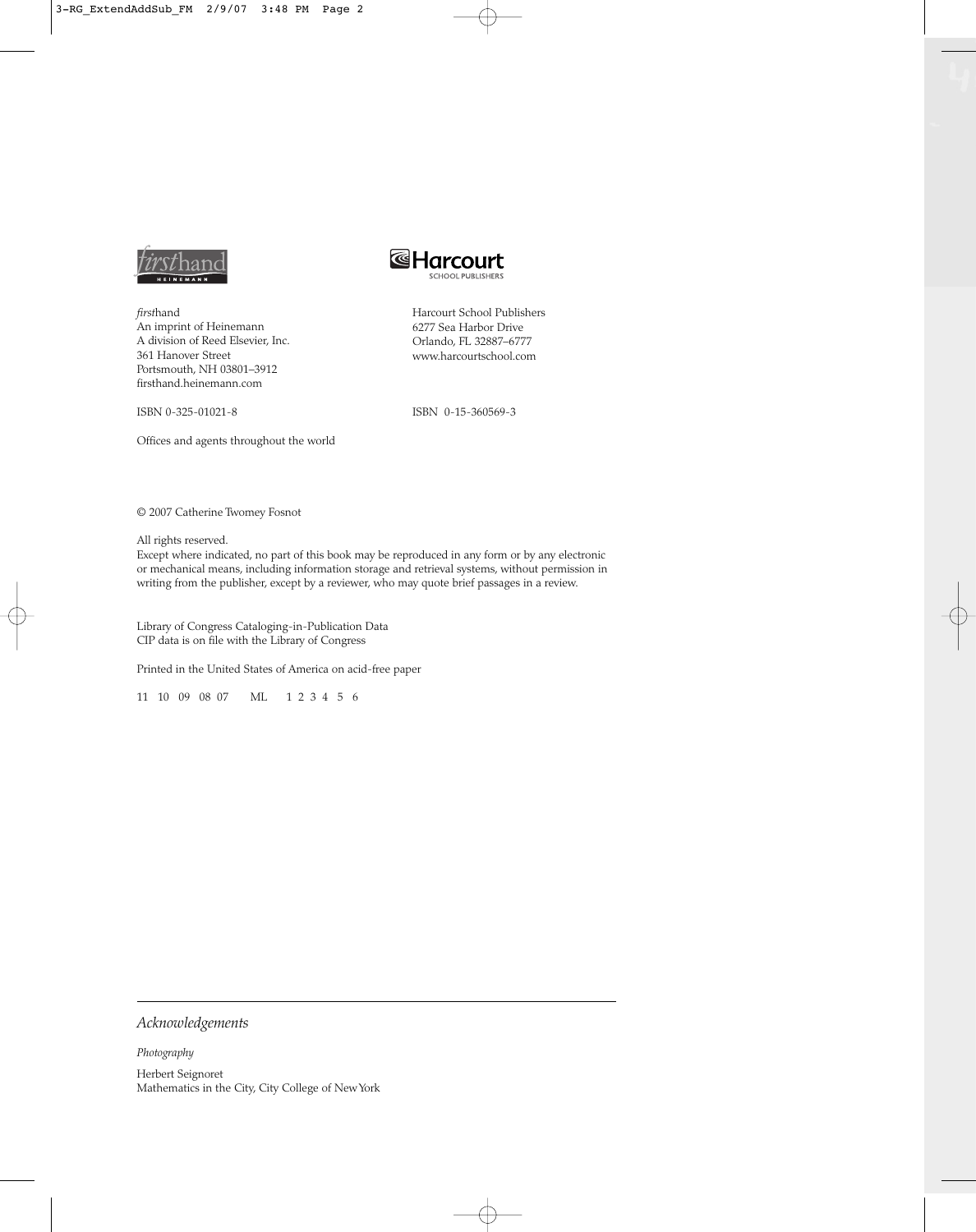## **Contents**

## **Overview** ................ <sup>5</sup>

#### **Around**  the Circle

| <b>יינוב הזונוב</b> איינייייייון ו |
|------------------------------------|
| Adding Tens, Place Value           |
|                                    |
| Adding Nine by Adding Ten and      |
| Subtracting One, Place Value,      |
| Equivalence                        |
|                                    |
| Adding Twenty, Place Value         |
|                                    |
| Subtracting Ten, Place Value       |
| A414                               |
| Subtracting Nine by                |
| Subtracting Ten and Adding One,    |
| Place Value, Equivalence           |
|                                    |
| Subtracting Twenty, Place Value    |
| A615                               |
| Adding One Hundred,                |
| Place Value                        |
|                                    |
| Subtracting One Hundred,           |
| Place Value                        |
|                                    |
| Adding Near Hundreds,              |
| Place Value, Equivalence           |
|                                    |

Subtracting Near Hundreds, Place Value, Equivalence A10 ...................... 17 Adding and Subtracting Greater Numbers, Place Value A11 ...................... 17

## **The Open Number Line with Connecting**

**Cubes** .................... <sup>18</sup>

#### **Strings**

| Addition, Keeping One Number    |
|---------------------------------|
| Whole and Taking Leaps of Ten   |
|                                 |
|                                 |
|                                 |
|                                 |
|                                 |
| Subtraction, Keeping One        |
| Number Whole and Taking         |
| Leaps of Ten Back               |
|                                 |
|                                 |
| Mixed Addition and Subtraction, |
| Keeping One Number Whole        |
| and Taking Leaps of Ten         |
|                                 |
| Mixed Addition and Subtraction, |
| Removing or Adding Tens and     |
| Adjusting                       |
|                                 |
|                                 |
|                                 |

#### **True or Not True?**

| Treating Expressions as    |  |
|----------------------------|--|
| Objects and Separating     |  |
| Out Equivalent Quantities, |  |
| Equivalence, Commutative   |  |
| and Associative Properties |  |
|                            |  |
|                            |  |

## **The Open Number Line** ........ <sup>34</sup>

## **Strings**

| Compensation, Equivalence,    |
|-------------------------------|
| Moving to a Landmark          |
| $C1$ 35                       |
|                               |
|                               |
| Keeping One Number Whole      |
| and Taking Leaps of Ten       |
|                               |
| $C5$ 40                       |
|                               |
| Keeping One Number Whole,     |
| Moving to a Landmark and Then |
| Taking Leaps of Ten           |
|                               |
|                               |
|                               |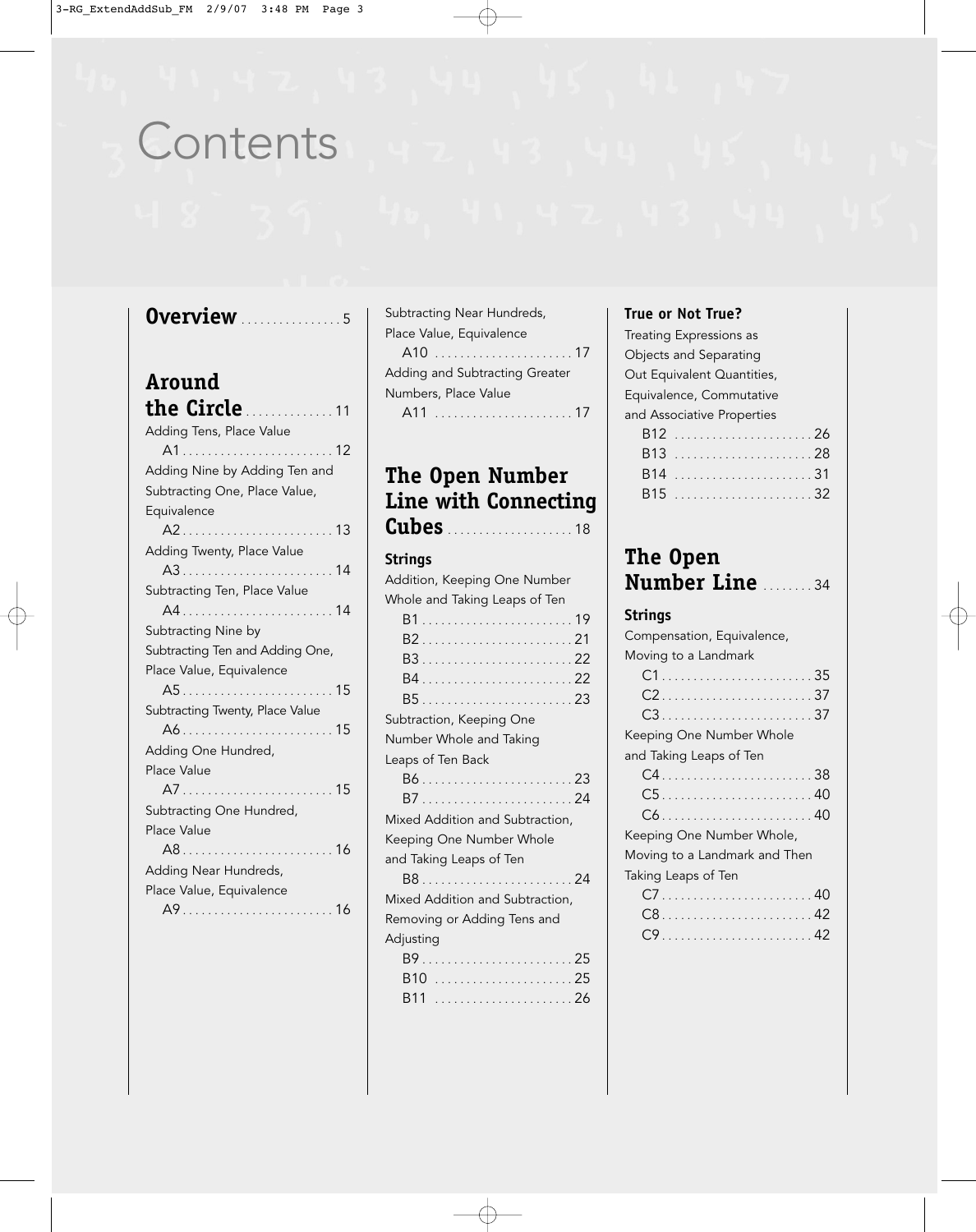## Contents *Continued*

| Partial Sums, Splitting,         |
|----------------------------------|
| <b>Expanded Notation</b>         |
|                                  |
| C11                              |
| C12<br>. 45                      |
| Part-Whole Relations (Connecting |
| Addition and Subtraction),       |
| Adding On vs. Removing           |
|                                  |
| C14                              |
|                                  |
| Keeping One Number Whole and     |
| Taking Leaps of One Hundred      |
|                                  |
|                                  |
|                                  |
| Removing Groups of               |
| Ten and Adjusting                |
|                                  |
| C20                              |
| C21                              |
| C <sub>22</sub>                  |
| C <sub>23</sub>                  |
| C <sub>24</sub>                  |
| Constant Difference, Equivalence |
| C <sub>25</sub>                  |
| C <sub>26</sub>                  |
| C27                              |
| C28                              |
| . 57<br>C29                      |
| C30                              |

| The Money                         |
|-----------------------------------|
|                                   |
| <b>Twenty Questions</b>           |
| Equivalence, Exchange             |
|                                   |
|                                   |
| Equivalence, Variation            |
|                                   |
| <b>Strings</b>                    |
|                                   |
| Partial Sums, Splitting, Standard |
| Regrouping Algorithm              |
|                                   |
|                                   |
|                                   |
|                                   |
|                                   |
| <b>Using Landmark Numbers</b>     |
|                                   |
|                                   |
|                                   |

Assessment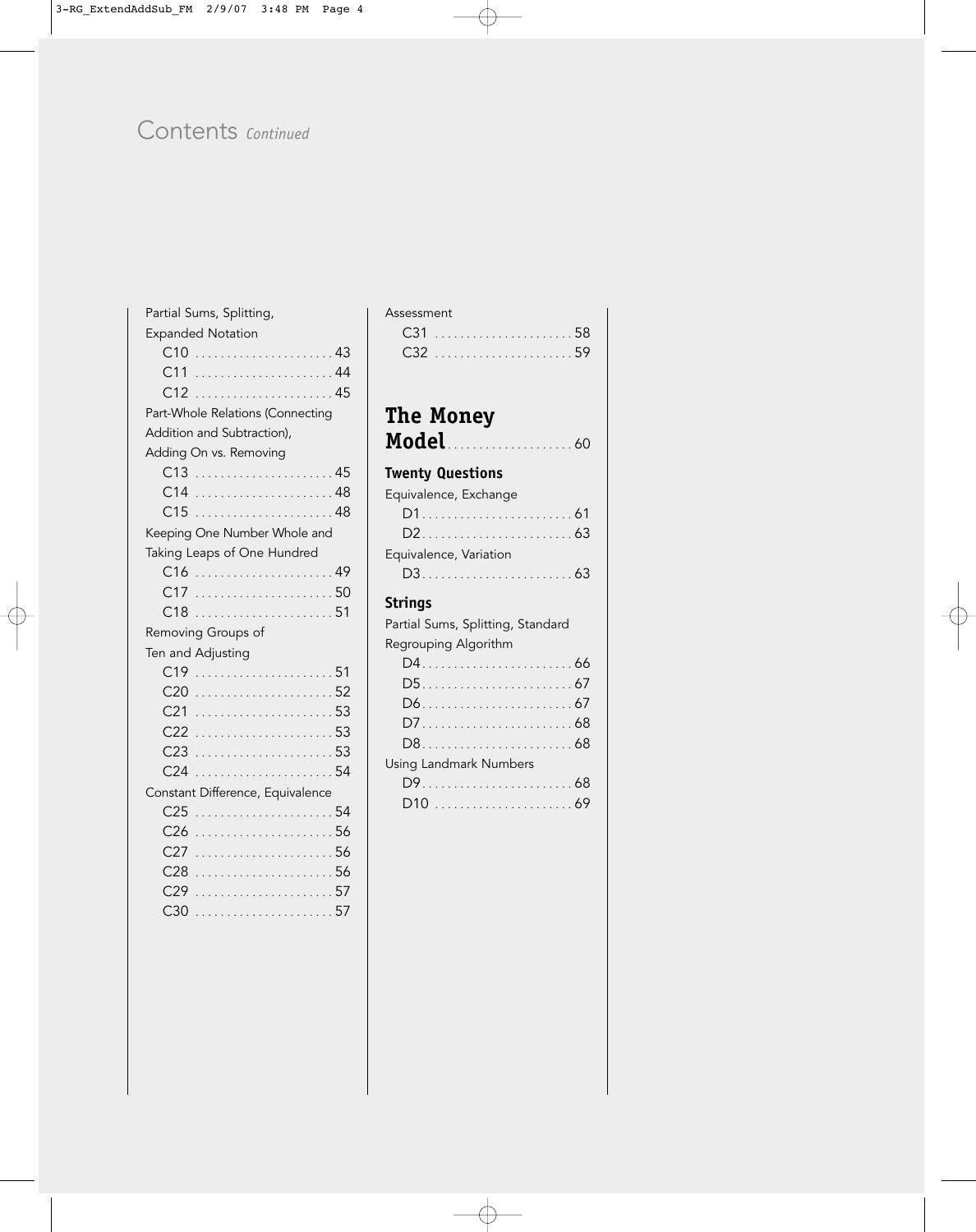# Overview

Implike many of the other units in the *Contexts for Learning Mathematics*<br>
series, which consist of two-week sequences of investigations and<br>
feature minilessons that you can choose from throughout the year. In contrast t series, which consist of two-week sequences of investigations and related minilessons, this unit is meant to be used as a resource of investigations, which constitute the heart of the math workshop, the minilesson is more guided and more explicit, designed to be used at the start of math workshop and to last for ten to fifteen minutes. Each day, no matter what other unit or materials you are using, you might choose a minilesson from this resource to help your students develop efficient computation. You can also use them with small groups of children as you differentiate instruction.

This guide is structured progressively, moving from the use of counting and place value activities, to the use of a connecting cube train (as a number line) allowing for counting if needed but where the five- and ten-structures are emphasized, to the open number line where mental jumps of numbers being added or subtracted are recorded. The last section supports the use of coins to establish helpful landmark numbers. Although you may not use every minilesson in this resource, you will want to work through it with a developmental progression in mind.

Except for the first section, which is made up of counting and place value activities, the bulk of the minilessons in this resource unit are crafted as groups, or "strings,"of tightly structured computation problems designed to encourage children to look to the numbers first, before they decide on a computation strategy. The strings are crafted to support the development of a variety of mental math strategies as well as the traditional algorithms.These strings are likely to generate discussion on certain strategies or big ideas underlying an understanding of addition and subtraction.

## **The Mathematical Landscape: Developing Numeracy**

Try an experiment. Calculate 3996 + 4246. Don't read on until you have an answer. If you are like most people who are products of the American school system, you probably got a pencil and paper, wrote the numbers in columns, added the units and regrouped, then added each remaining column, right to left.You used the regrouping algorithm—the procedures you were taught in school. If you didn't, congratulations! You probably have number sense.

What would someone with good number sense do? What would a mathematician do? Both would look to the numbers first to decide on a

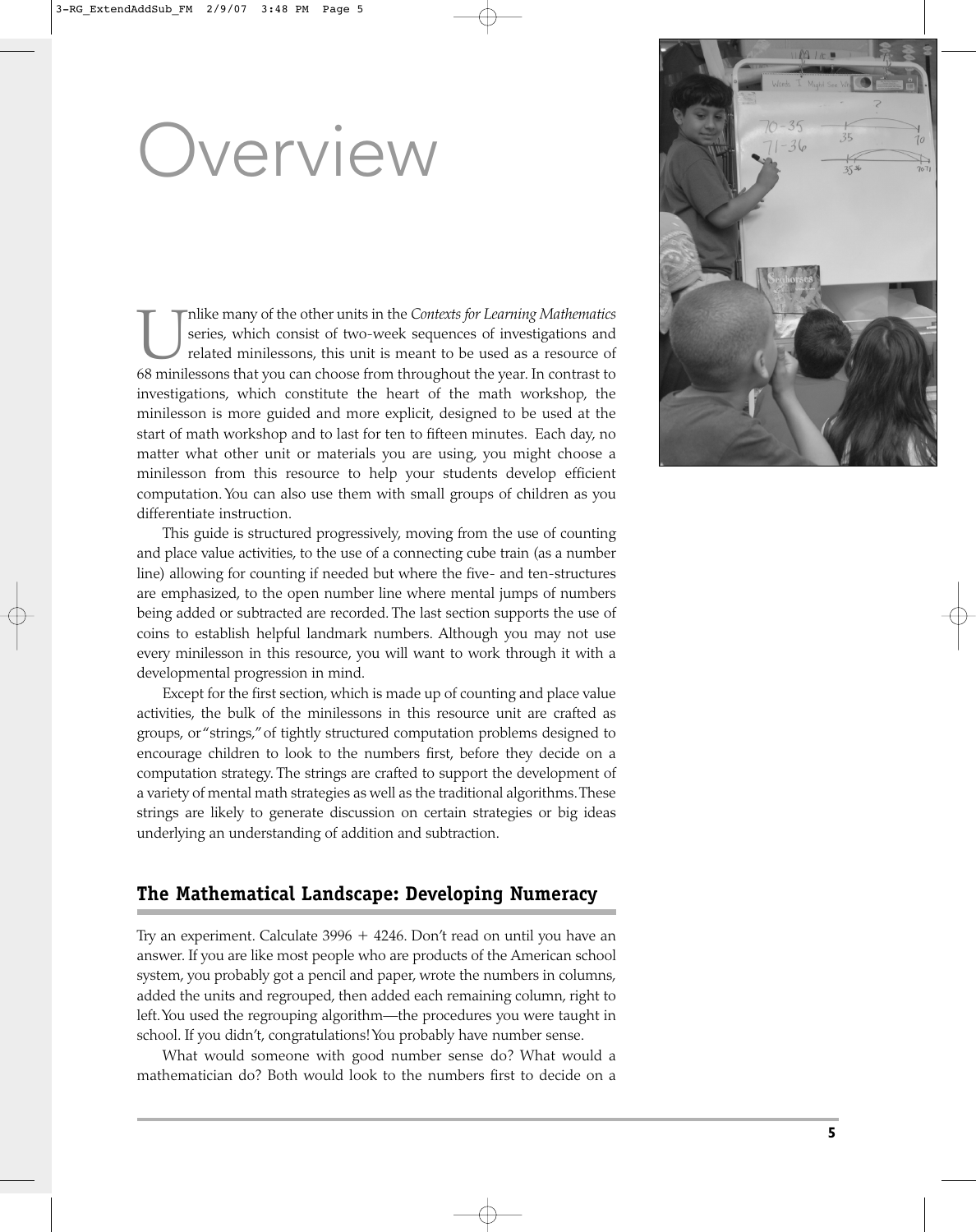strategy. Because 3996 is so close to the more friendly number 4000, a more efficient strategy would be to remove 4 from 4246 resulting in 4242. Combining the 4 with 3996 establishes an equivalent form of the problem, 4000 + 4242, which is easy to calculate mentally. But what if the numbers can't be made friendly so easily? Try 234  $+$ 136. You could use  $235 + 135$ , or  $240 + 130$ : the answer is 370. Or try  $289 + 79$ . You could use  $290 +$  $80 - 2$ , or maybe  $300 + 80 - 11 - 1$ : the answer is 368. If you try to find numbers that can't be made friendly—numbers where the algorithm (the regrouping procedure) is faster—you will probably discover that the only time the regrouping algorithm is the best strategy is when you are calculating long columns of numbers. And today when we have many large numbers to add, we use a calculator.

How about subtraction? Let's try  $3400 - 189$ . Do you need pencil and paper? You could just add 11 to each number; the equivalent result,  $3411 - 200$ , can be done mentally quite easily. Consider the age difference between a 71-year-old and a 36-year-old. A year ago they were 70 and 35, but the difference was the same  $(71 - 36 = 70 - 35)$ . Any subtraction problem can be made friendlier just by thinking about subtraction as the difference between two numbers on a number line. Just slide the numbers back and forth, while keeping the difference constant, until you reach a nice landmark number that makes the subtraction easy.

Regrouping can be a challenge with  $3400 - 189$ because of the zeroes — at least it is a challenge for children, as researchers have well documented. If they attempt to regroup, they often make many place value mistakes and lose sight of the actual numbers, arriving at quite unreasonable answers. Yet, because they trust in the algorithm, they assume they are correct. Many children end up with 3389 because they take 0 away from 89. They don't stop to wonder how taking away almost 200 could result in a number almost identical to what they started with. They trust their understanding of the algorithm, rather than making an assessment of reasonableness.

To be successful in today's world, we need a deep conceptual understanding of mathematics. We are bombarded with numbers, statistics, advertisements, and similar data every day—on the Internet, on the radio, on television, and in newspapers. We need good mental ability and good number sense in order to evaluate advertising claims, estimate quantities, efficiently calculate the numbers we deal with every day and judge whether these calculations are reasonable, add up restaurant checks and determine equal shares, interpret data and statistics, and so on. We need a deep understanding of number and operation that allows us to both estimate and make exact calculations mentally. This understanding includes algorithms, but it places emphasis on mental arithmetic and a repertoire of strategies.

Depending on the numbers, the algorithm is often slow. It only seems faster to most adults because they have always used algorithms. The procedures have become habits that require little thinking. Calculating with number sense as a mathematician means having many strategies at your disposal and looking to the numbers first *before* choosing a strategy. How do we, as teachers, develop children's ability to do this? How do we engage them in learning to be young mathematicians at work?

## **Using Minilessons to Develop Number Sense: An Example**

Minilessons are usually done with the whole class together in a meeting area.Young children often sit on a rug; for older students, benches or chairs can be placed in a U-shape. Clustering students together like this, near a chalkboard, is helpful because you will want to provide an opportunity for pair talk at times, and you will need space to represent the strategies that will become the focus of discussion. The problems are written one at a time and learners are asked to determine an answer. Although the emphasis is on the development of mental arithmetic strategies, this does not mean learners have to solve the problems *in* their heads—but it is important for them to do the problems *with* their heads! In other words, encourage children to examine the numbers in the problem and think about clever, efficient ways to reach a solution. The relationships among the problems in the minilesson will support children in doing this. By developing a repertoire of strategies, an understanding of the big ideas underlying why they work, and a variety of ways to model the relations, children are developing powerful toolboxes for flexible and efficient computation. Enter a classroom with us and see how this is done.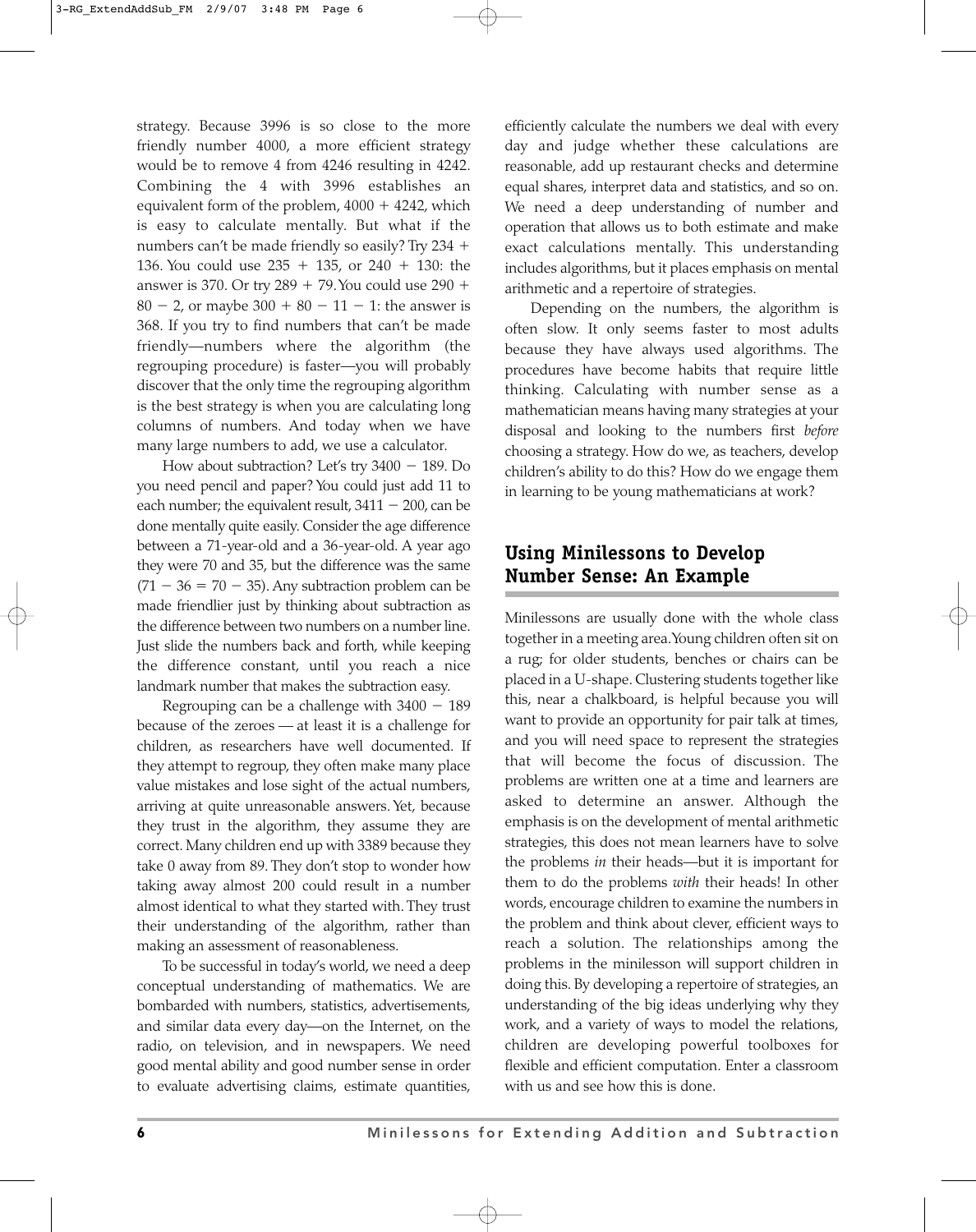"I broke the 15 into a 10 and a 4 and a 1."Brittani, a second grader in New York City, is explaining how she solved the problem  $15 + 9$ . "Then I gave the 1 to the 9, that made 10 . . . and I knew that 10 plus 10 was 20, and 4 more made 24."

Brittani's teacher, Jennifer, has chosen the numbers in her string to encourage children to make use of 10 when they add. Ten can be helpful in several ways:

- By taking leaps of ten all at once and adjusting—for example,  $15 + 9 = 15 + 10 - 1$ .
- By moving to the next multiple of 10—for example,  $15 + 9 = 15 + 5$  (to get 20, the next multiple of  $10$ ) + 4.
- By using compensation to make a problem with 10 in it—for example,  $15 + 9 = 14 + 10$ .

Jennifer began with  $15 + 10$  and then moved to  $15 + 9$ , because the number 9 is so close to 10. She anticipated that some children, noticing that, would make a leap of ten and subtract 1, effectively bringing the strategy up for discussion. The third problem in her string is  $15 + 19$ . This addend  $(19)$  is  $10$  more than the 9 in the second problem. Here Jennifer anticipates that whatever strategy her students have found effective in the second problem will be extended in the third. If children simply count, without using 10, patterns will still appear in the answers that are likely to engender discussion. Her fourth problem  $(28 + 19)$ will challenge the children further. Will they use an equivalent expression:  $28 + 20 - 1$  or  $30 + 17$ ? The next problem  $(28 + 32)$  is similar; will they do  $28 + 30 + 2$  or make the problem  $30 + 30$ ? In the last problem (39 + 21), she hopes that even children who were not initially making use of the tens will do so here, after the discussion, since 39 is so close to 40, and 21 is so close to 20. She anticipates that many children now will see how easy it is to use an equivalent form,  $40 + 20$ .

Although Jennifer had thought about the problems beforehand and had the string she is using ready, she does not put all the problems on the board at once. Instead, she writes one at a time, and children discuss their strategies before the subsequent problem is presented. This way, the children can consider the strategies from the previous problem as well as the numbers, and they are prompted to think about the relationships of the problems in the string as they go along. Sometimes, depending on the strategies she hears, Jennifer adjusts the problems in her planned string on the spot to ensure that the strategies she is attempting to develop are discussed and tried out. For example, if none of the children use ten when they solve  $15 + 9$ , Jennifer might insert two more problems that use ten explicitly—27 + 10, 32 + 10—and then return to the 9 with a problem like  $32 + 9$ .

Brittani is beginning to make tens, but to do so she writes the 15 as three addends  $(10 + 4 + 1)$ —a slower, more cumbersome strategy. For just that reason, Jennifer begins the discussion with this strategy and uses it as a scaffold for more efficient strategies.

After Brittani shares her strategy, Jennifer paraphrases, drawing three short lines from the number 15 to represent the split. "So you broke up the 15 into 10, 4, and 1." She writes these numbers under the 15 as in the figure below:



"Then you made another 10 with the 1 and the 9." She draws lines connecting these numbers. "And then you added the tens to make 20, and the 4 left made 24?"

By representing children's strategies, Jennifer provides a written record of the action. This allows other children to "see" the strategy; it becomes a picture that can be discussed. Purely verbal explanations are often too difficult for children to understand, particularly when the strategy being described is different from the one they used. Having a representation of the action allows more children to understand and to take part in the discussion.

"Any questions for Brittani? Did anybody do it a different way? Luke?"

"I used the hundred chart," says Luke, pointing to the large pocket chart containing the numbers 1 through 100, that hangs next to the chalkboard, "and I took 1 away."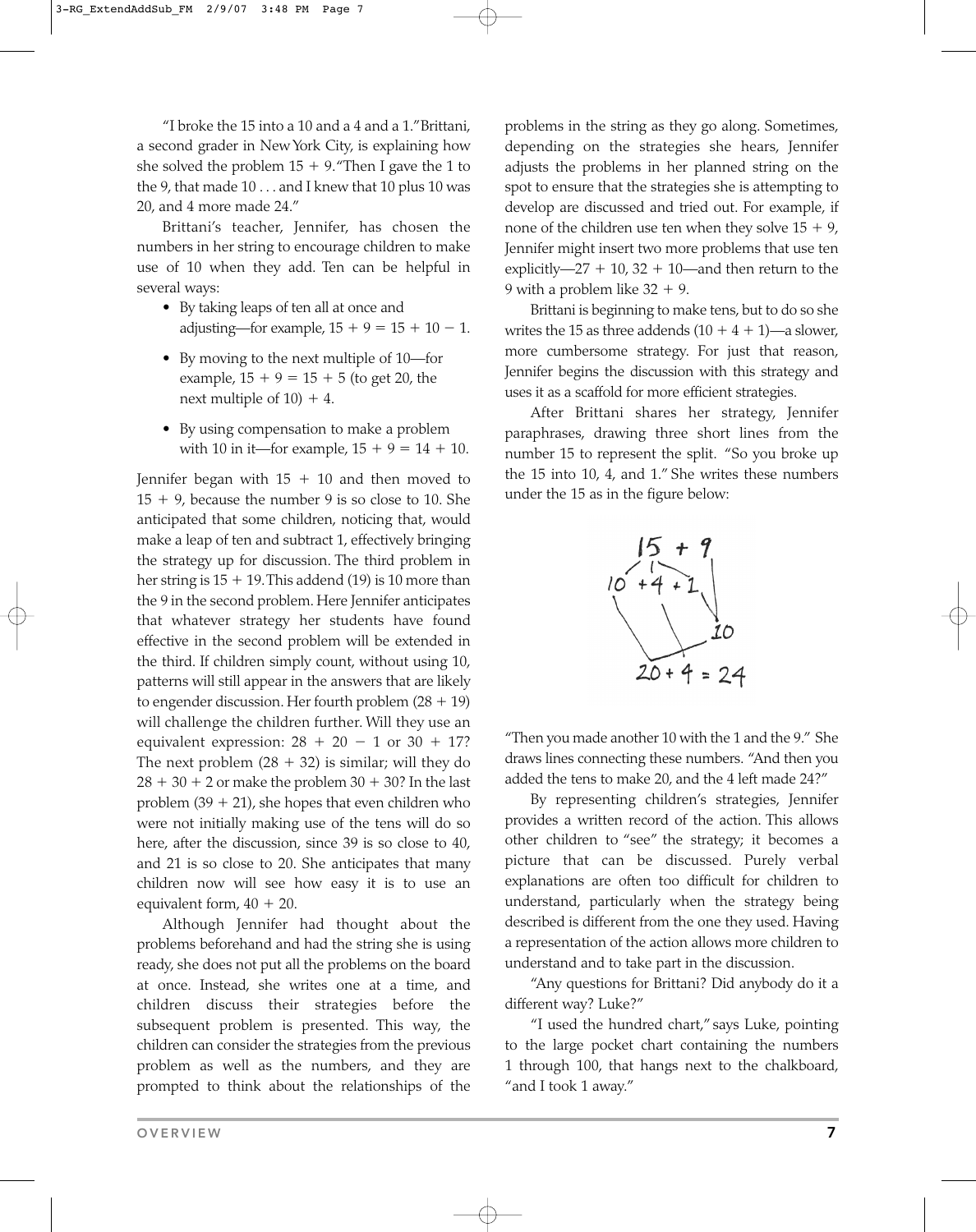Although Jennifer's goal is to *develop* mental math strategies, that does not mean that during the minilesson children must *use* mental strategies. Although Brittani has solved the computation mentally, Luke has not.

"Show us, Luke,"Jennifer says.

"I started with 15, and I jumped down a row to 25. Then I took 1 away."Luke points to the numbers on the chart as he explains.

Although Jennifer knows why he took 1 away, she is aware that this is a difficult leap in thinking for many of her beginning second graders. So she asks Luke to elaborate: "Tell us why you took 1 away."

Although Luke understands why he took 1 away, he struggles to communicate his reasoning to his classmates: "Because I knew 15 plus 10 was 25, but I needed to take 1 away." Other children begin to question him.

"But why, Luke?" Katia asks, puzzled."How did you know to take 1 away?"

This time Luke's response is clearer: "Because I only needed 9, not 10." Several children, including Katia and Brittani, now nod with understanding and agreement. Although Luke has not solved the problem mentally — he has used the hundred chart as a tool — his strategy is very efficient. He has kept the 15 whole and made use of the fact that 9 is close to 10. He takes a leap of 10 all at once and subtracts 1 at the end. Because the hundred chart is structured in tens, children often notice the patterns and begin to move vertically on it rather than only horizontally. When they move vertically, they are taking leaps of ten; when they move horizontally, they are counting by ones. Although they notice and use the patterns on the hundred chart, they are not necessarily thinking of leaps of ten mentally, however. This is an important landmark strategy — one that Jennifer wants to highlight in this minilesson.

To do so, she models Luke's strategy on the open number line:



She wants Luke to think in leaps of ten, mentally, on a number line without needing the hundred chart as a manipulative. By connecting the hundred chart to the open number line, she attempts to help all the children move from a tool—a model of their thinking—to a more formal mathematical model *for* thinking—a number line.

"So you took a leap of ten," she paraphrases as she draws the leap on the number line and writes 10 above it and 25 under it."And then you went back 1 because you only needed to add 9."Jennifer writes 1 and marks a small leap backward, completing the representation by writing 24. "Wow, that's a neat strategy, isn't it?" she finishes, inviting the class to reflect on Luke's strategy.

Although the next problem in the string that Jennifer has prepared is  $15 + 19$ , she decides to try 15 - 8 instead. She wants to see whether children will make use of Luke's strategy. Underneath the last problem, which now reads  $15 + 9 = 24$ , she writes 15 - 8."Show me with thumbs-up when you have an answer."After giving an appropriate amount of think time, which she gauges by looking at the number of thumbs up, she starts a discussion."Tyler?"

"It's 23. Because like Luke said, he jumped down 10 and went back 1.That was 24. So I jumped back 2."

Jennifer draws another open number line to represent Tyler's thinking:



"Neat, you used Luke's idea."Luke smiles broadly. "How many of you did it that way?"Several hands go up."Did anybody do it a different way? Karen?"

Although it seems a simple step to go from  $15 + 9 = 24$  to  $15 + 8 = 24 - 1$ , and many children do see this relationship, Karen does not. She sees it as a separate problem, and she needs to make sense of it for herself.

"Can I use the string of cubes?"Karen points to the 50 connecting cubes (in groups of 5 in alternating colors) on a wire, which Jennifer has made and strung across the top of the chalkboard.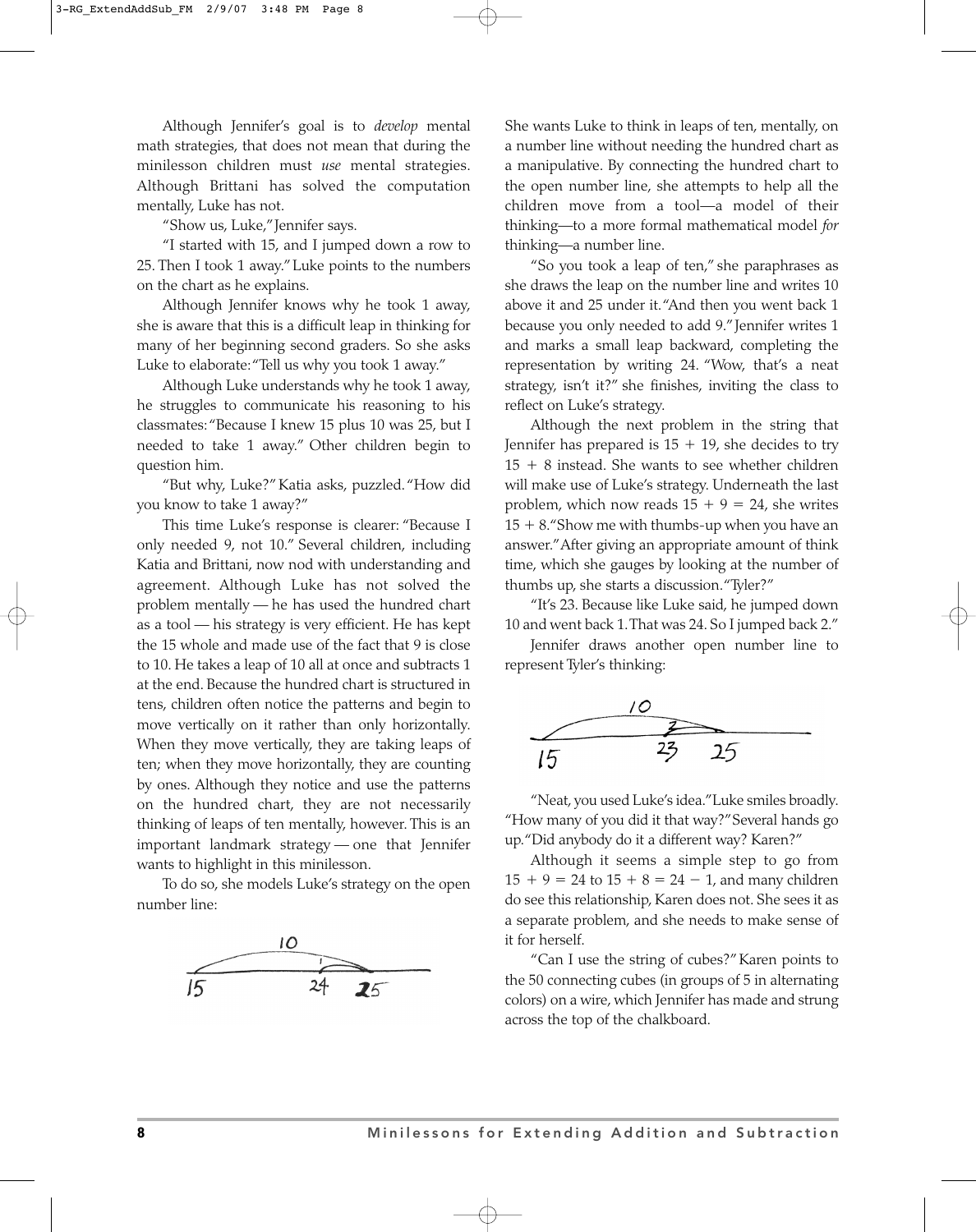"Sure," Jennifer says. "What do you want me to push over?"

"Fifteen,"Karen responds tentatively.

"OK, so here's 10." Jennifer deliberately slides over two groups of 5 in order to reinforce children's understanding, and use, of ten."So how many more do I need?"Will Karen know immediately that 5 more are needed, or will she have to count?

"You need 5 more,"Karen responds.

"OK." Jennifer moves them over. "And what do you want to add?"

"Add 8."

"OK, here's 10 more." Jennifer moves over two groups of 5, again attempting to support the development of strategies based on tens."How can I make this into 8?"

"Take 2 off,"Karen answers, and Jennifer moves 2 cubes back to the right.

"If we started with 15, how many more would we need to get 20?" Jennifer points to the cubes as she attempts to stretch Karen's thinking toward compensation.

"Five more."

"Okay,"Jennifer agrees, and shifts 5 cubes over to the left, making 20 and 3."So we know it's 23?"

Although children may initially compute problems in a string in various ways, as they share their strategies they notice and discuss patterns in the string and in the answers. They become intrigued by the fact that answers are the same, or that they are different by one or by ten, and they want to investigate why these patterns are occurring.They are impressed by, and interested in, their classmates' strategies and often adopt them when the strategies seem appropriate and more efficient. These young mathematicians are composing and decomposing numbers flexibly as they add.They are inventing their own strategies. They are looking for relationships among the problems. They are looking at the numbers first before they decide on a strategy.

Children don't do this automatically. Jennifer has worked to develop this ability in her students by focusing on computation every day, during minilessons with strings of related problems. She has developed the big ideas and models through investigations, but once this understanding has been constructed, she promotes fluency with computation strategies in minilessons such as this one.

### **Using Models during Minilessons**

An important component of the mathematical landscape is the development of mathematical modeling. In her minilesson, Jennifer makes use of several tools, representations, and models. She uses short lines to represent splitting. She uses the open number line to represent other strategies. Children go back and forth from the hundred chart to the string of connecting cubes to the open number line. While the hundred chart is likely to encourage the use of leaps of ten, because children can make use of columns, the train of connecting cubes in alternating groups of five is more likely to support use of the five-structure. But because the hundred chart and the cubes allow children to count by ones, their use can lead to a reading-off approach, rather than promoting the ability to calculate mentally. In contrast, the open number line encourages children to think about landmarks on a number line, to take the leaps mentally, and to visualize the landing points, rather than to simply read off the answer. Another limitation of the hundred chart is that it is not a linear representation of numbers as on a number line, but instead is analogous to prose, as read on a page. After 10 comes 11, but one must shift to the left and go down a line to find it. This can be a problem for children when they are developing a "number space"—a model to think with.

As you do minilessons from this resource unit, you will want to use models to depict children's strategies. Representing computation strategies with mathematical models provides children with images for discussion, and supports the development of the various strategies for computational fluency. The connecting cube train, the open number line, and money are the primary models used in this guide for addition and subtraction—assuming that the models have already been developed with realistic situations and rich investigations. In the *Contexts for Learning Mathematics* series, the units *Measuring for the Art Show* and *Ages and Timelines* can be used to